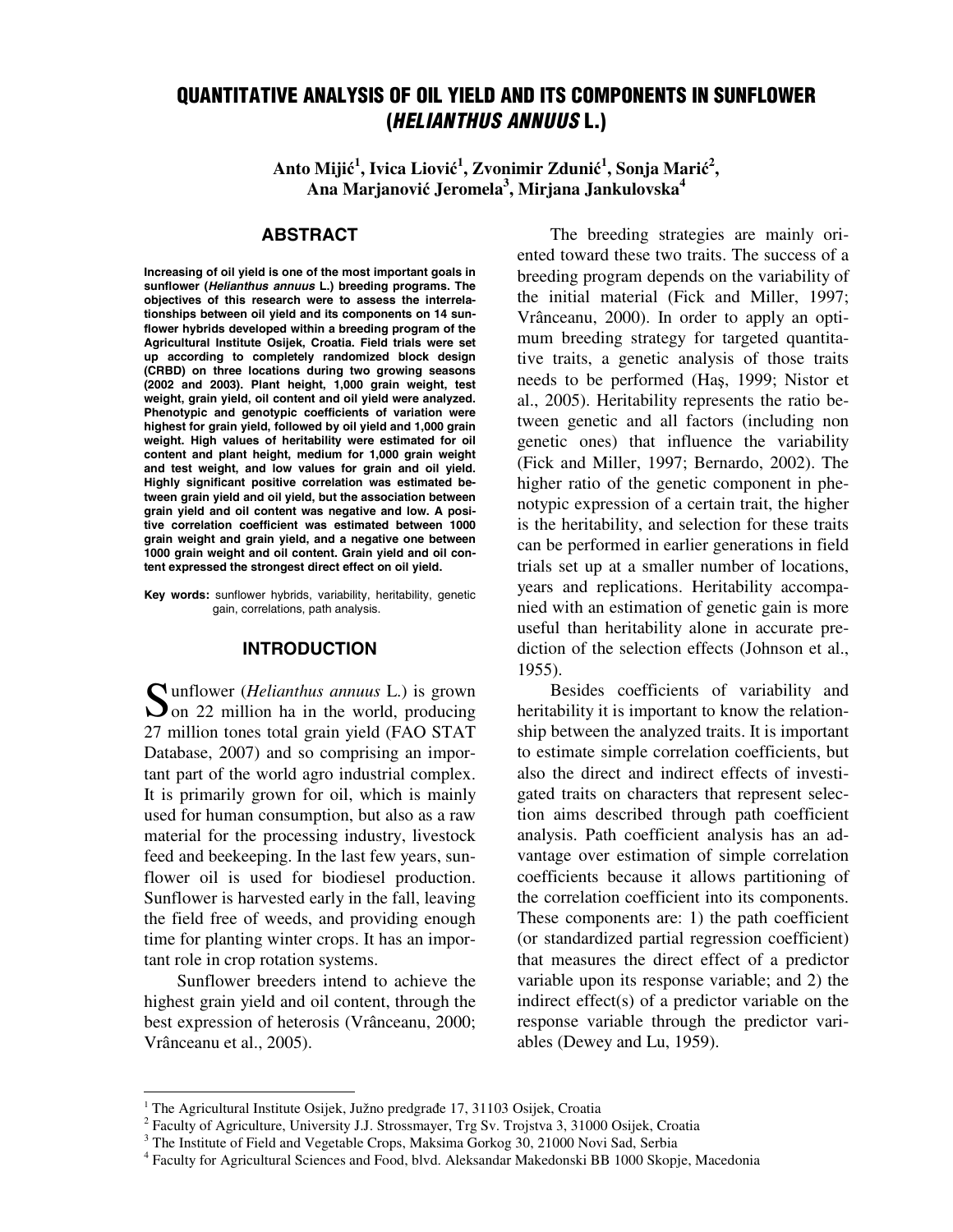The purpose of this study was to estimate phenotypic and genotypic coefficients of variation, heritability, correlations and path coefficients between important agronomic traits and oil yield in fourteen sunflower hybrids. The results will be usefull for implementing a more efficient breeding strategy.

## MATERIAL AND METHODS

The experimental material included 7 single cross hybrids (H-2001 A, H-101 E, H-1999 F, H-103 E, H-93 OL, H-93 FA and H-219 E) and 7 three-way cross hybrids (H-259 E, H-189 E, H-93 OR, H-59 E, H-25 E, H-253 E and H-269 E) developed at the Agricultural Institute Osijek, Croatia. The field trials were set up during 2002 and 2003 growing seasons in three locations with different pedodynamic characteristics (Osijek in Eastern Slavonia county on eutric cambisol soil type, Karanac in Baranja county on eutric cambisol soil type, and Feričanci in Western Slavonia county on pseudogley soil type). At each environment the hybrids were planted by hand planters in randomized complete block design with three replications. Plot size was 14 m<sup>2</sup> (5 m lenght, 4 rows, 70 cm distance between rows). At maturity, the two middle rows were harvested. Following traits were analysed: plant height, 1,000 grain weight, test weight, grain yield, oil content and oil yield. Plant height was determined in full flowering stage and other measurments were conducted after harvesting. Test weight and grain moisture were determined by Dickey John, GAC 2000 grain analysis computer. Grain yield per plot was calculated on hectare basis according to standard method (9% kernel moisture and 2% kernel impurity). Oil content was determined by MQA 7005 NMR analyzer and calculated on dry matter (D.M.) basis. Oil yield was calculated by multiplication of grain yield and oil content. Phenotypic (PCV) and genotypic (GCV) coefficients of variability and heritability  $(h^2)$  were estimated as described by Singh et al. (1993). Expected genetic gain (GG) was estimated in accordance to Johnson et al. (1955) and Falconer (1989). Simple correlation coefficients were calculated

from the analysis of covariance given by Singh and Chaudhary (1979).

Path analysis partitions the total correlation coefficients into direct and indirect effects of various characters and helps to understand the relationship among variables based on an *a priori* model. Direct and indirect path coefficients were calculated according to Dawey and Lu (1959), Williams at al. (1990) and Lynch and Walsh (1998). Statistical analyses were performed using SAS for Windows (2003).

#### RESULTS AND DISCUSSION

Highly significant differences between hybrids, regarding all investigated traits, indicate the divergence of the material selected for analysis (Table 1). Comparing mean values of six environments, the hybrid H-2001A had the highest oil content (52.98%) and oil yield  $(2,191 \text{ kg ha}^{-1})$ . The same hybrid had the highest test weight  $(43.1 \text{ kg } \text{hl}^{-1})$ , and the shortest plant (137.8 cm). The highest grain yield  $(4,715 \text{ kg ha}^{-1})$ , plant height  $(166.8 \text{ cm})$  and 1,000 grain weight (66.7 g) were noticed in hybrid H- 93 FA. This hybrid also had the lowest oil content (45.00%). The lowest value for oil yield was observed in hybrid H-101 E  $(1692 \text{ kg ha}^{-1})$ , for grain yield in hybrid H-259 E  $(3,714 \text{ kg} \text{ ha}^{-1})$ , for test weight in hybrid H-219 E (37.0 kg hl<sup>-1</sup>) and for 1,000 grain weight in hybrid H-253 E  $(54.8 \text{ g})$ .

Phenotypic and genotypic coefficients of variability (Table 2) were highest for grain yield (11.56% and 6.67%, respectively), followed by oil yield (11.32%; 5.69%). Oil content (4.54%) had the lowest value for PCV and test weight for GCV (3.65%).

Low  $h^2$  values (Table 2) were estimated for oil yield (0.25) and grain yield (0.33) indicating the strong influence of the environment and genotype x environment interaction on the expression of these traits. Similar values were determined by Khan (2001), which is not in accordance to the results of Saravanan et al. (1996) and Sujatha et al. (2002).

Because of the low  $h^2$ , selection for grain and oil yield should be performed in later generations, in field trials set up across more years, locations, and replications.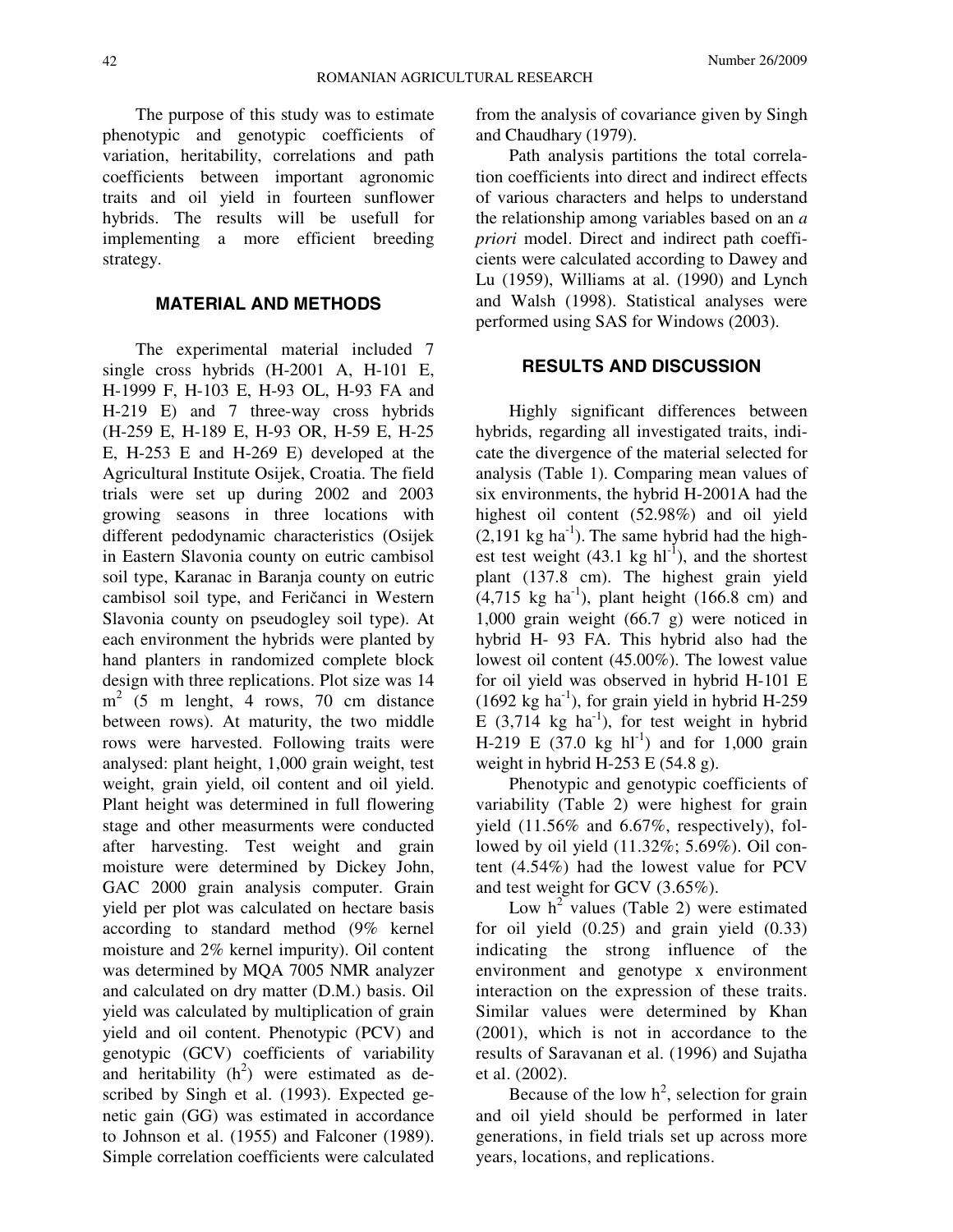Medium values of  $h^2$  were determined for plant height (0.60), weight of 1,000 grain (0.46) and test weight (0.52).

Similar findings were reported by Loganathan and Gopalan (2006), but our results are not in correspondence with the results of

Sujatha et al. (2002). High  $h^2$  of oil content (0.73) confirms that phenotypic expression of this trait is mainly determined by genetic factors, and the influence of the environment and genotype x environment interaction is rather low.

|                     | Trait                |                             |                                   |                               |                                  |                                            |  |  |
|---------------------|----------------------|-----------------------------|-----------------------------------|-------------------------------|----------------------------------|--------------------------------------------|--|--|
| Hybrid              | Plant height<br>(cm) | 1000 grain<br>weight<br>(g) | Test weight<br>$(kg \, h l^{-1})$ | Grain<br>yield<br>$(kg ha-1)$ | Oil content<br>in D.M.<br>$(\%)$ | O <sub>il</sub><br>yield<br>$(kg ha^{-1})$ |  |  |
| H-259 E             | 146.9                | 57.8                        | 42.1                              | 3714                          | 51.62                            | 1746                                       |  |  |
| $H-2001$ A          | 137.8                | 58.0                        | 43.1                              | 4534                          | 52.98                            | 2191                                       |  |  |
| H189 E              | 146.0                | 57.0                        | 40.8                              | 4077                          | 50.56                            | 1877                                       |  |  |
| H-1999 F            | 141.6                | 59.3                        | 42.4                              | 3824                          | 50.55                            | 1759                                       |  |  |
| H-59 E              | 143.8                | 57.5                        | 41.1                              | 4016                          | 51.01                            | 1864                                       |  |  |
| H-93 OL             | 157.3                | 64.9                        | 42.1                              | 4053                          | 49.06                            | 1808                                       |  |  |
| $H-25E$             | 147.8                | 59.4                        | 40.9                              | 3872                          | 50.46                            | 1777                                       |  |  |
| <b>H-93 FA</b>      | 166.8                | 65.9                        | 39.8                              | 4715                          | 45.00                            | 1930                                       |  |  |
| $H-253E$            | 151.2                | 54.8                        | 41.1                              | 3873                          | 50.79                            | 1788                                       |  |  |
| H-101 E             | 153.8                | 59.4                        | 39.5                              | 3837                          | 48.50                            | 1692                                       |  |  |
| H-269 E             | 150.8                | 57.5                        | 41.4                              | 3819                          | 50.65                            | 1762                                       |  |  |
| $H-103E$            | 161.6                | 56.8                        | 39.3                              | 3825                          | 50.93                            | 1773                                       |  |  |
| <b>H-93 OR</b>      | 164.2                | 66.7                        | 40.8                              | 4341                          | 47.54                            | 1877                                       |  |  |
| H-219 E             | 152.8                | 59.0                        | 37.0                              | 4353                          | 49.24                            | 1951                                       |  |  |
| LSD <sub>0.05</sub> | 6.11                 | 4.13                        | 2.10                              | 273.9                         | 1.71                             | 139.7                                      |  |  |
| LSD <sub>0.01</sub> | 8.07                 | 5.46                        | 2.77                              | 361.5                         | 2.25                             | 184.4                                      |  |  |

*Table 1.* Mean values of the investigated traits

*Table 2.* Components of variance, heritability and genetic gain for oil yield components in sunflower

| Trait          | Plant height | $1,000$ grain<br>weight | Test<br>weight | Grain<br>yield | Oil<br>content | O <sub>il</sub><br>yield |
|----------------|--------------|-------------------------|----------------|----------------|----------------|--------------------------|
| Mean           | 151.59       | 59.57                   | 40.81          | 4060.85        | 49.92          | 1842.33                  |
| Vp             | 111.54       | 25.26                   | 4.23           | 220443.89      | 5.14           | 43499.46                 |
| Vg             | 67.18        | 11.60                   | 2.21           | 73282.02       | 3.73           | 10992.48                 |
| Vi             | 30.00        | 7.08                    | 0.33           | 118290.18      | 0.29           | 24992.53                 |
| Ve             | 14.37        | 6.58                    | 1.69           | 28871.69       | 1.12           | 7514.46                  |
| $PCV(\%)$      | 6.97         | 8.44                    | 5.04           | 11.56          | 4.54           | 11.32                    |
| $GCV(\%)$      | 5.41         | 5.72                    | 3.65           | 6.67           | 3.87           | 5.69                     |
| h <sup>2</sup> | 0.60         | 0.46                    | 0.52           | 0.33           | 0.73           | 0.25                     |
| GG             | 11.19        | 6.37                    | 4.05           | 742.94         | 9.47           | 356.29                   |
| $RGG \, (\%)$  | 7.38         | 10.69                   | 9.92           | 18.30          | 18.97          | 19.34                    |

Vg - genetic variance, Vp - phenotypic variance, Vi - variance of genotype x environment interaction, Ve - error variance, h<sup>2</sup> - broad sense heritability, GG - genetic gain, RGG % - genetic gain as percent of mean.

Khan (2001) and Leon et al. (2003) estimated high  $h^2$  for oil content. Medium  $h^2$  for the same trait was stated by Teklewold et al. (2000) and Sujatha et al. (2002). Relative genetic gain was highest for oil yield (19.34%),

followed by oil content (18.97%) and grain yield (18.30%). Similar results were reported by Seneviratne et al. (2003).

Correlations between oil yield and other investigated traits were positive and highly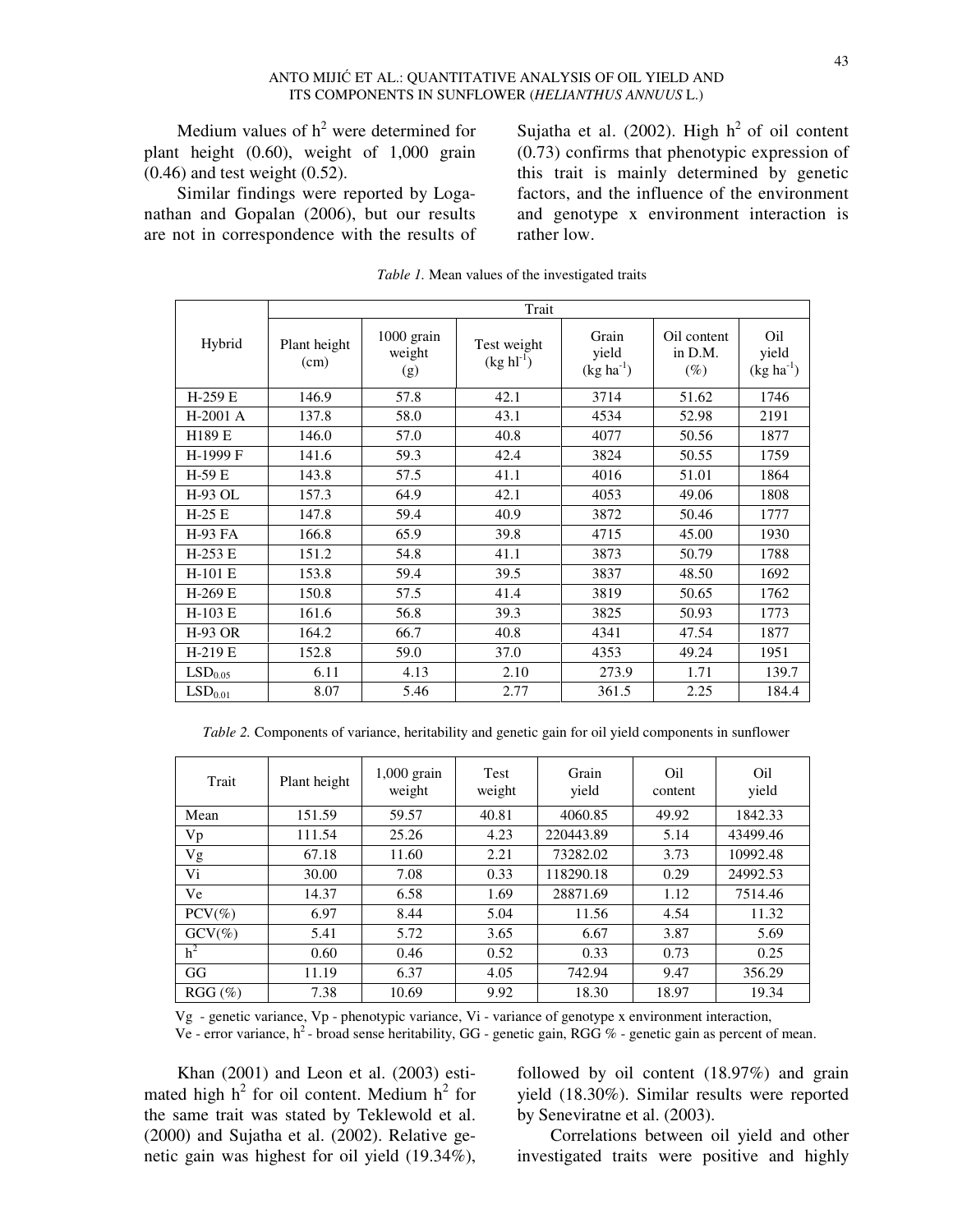significant (Table 3). The strongest relationship was estimated between grain yield and oil yield (r = 0.957). Other researchers (Suzer, 1998; Teklewold et al., 1999) indicated a positive relationship of different intensity between grain and oil yield. Weak correlations were found between oil yield and plant height  $(r = 0.311)$ , 1,000 grain weight  $(r = 0.258)$  and test weight  $(r = 0.264)$ . The relationship between oil yield and oil content was low  $(r = 0.169)$ . These findings are related to the results of Suzer (1998) and Hladni et al. (2004), but different from Sarno et al. (1992).

*Table 3.* Simple correlation coefficients of oil yield components

| Trait                    | 1,000<br>grain<br>weight | Test<br>weight | Grain<br>yield | Oil<br>content | Oi1<br>yield |
|--------------------------|--------------------------|----------------|----------------|----------------|--------------|
| Plant<br>height          | $0.158*$                 | $0.163**$      | $0.259**$      | $0.206**$      | $0.311**$    |
| 1,000<br>grain<br>weight |                          | $-0.059$       | $0.409**$      | $-0.50**$      | $0.258**$    |
| Test<br>weight           |                          |                | $0.192**$      | $0.255**$      | $0.264**$    |
| Grain<br>yield           |                          |                |                | $-0.120$       | $0.957**$    |
| Oil<br>content           |                          |                |                |                | $0.169**$    |

Low, negative and non-significant correlation was estimated between grain yield and

oil content  $(r = -0.120)$  which corresponds with investigations of Mogali and Virupakshappa (1994) and Gonzales et al. (2000). Different results were presented by Suzer (1998), Khan (2001) and Kaya et al. (2007). Sunflower breeders would achieve their goals much easier if oil content would have the same value or would increase together with grain yield. In that case, the direct selection for grain yield would probably result in high oil yield.

1,000 grain weight had a positive relationship with grain yield  $(r = 0.409)$ , but negative with oil content  $(r = -0.501)$ . Joksimović et al. (2004) and Kaya et al. (2007) reported similar results, which did not correspond with the findings of Doddamani et al. (1997) and Suzer (1998).

The correlation coefficients among other studied traits were low or very low. This is in agreement with Dušanić et al. (2004), but different from Joksimović et al. (2004). Kaya et al. (2007), analyzing sunflower hybrids Sanbro and Tarsan 1018, estimated positive and highly significant correlation between plant height and 1,000 grain weight.

Path coefficient analysis was performed in order to obtain and interpret information on the nature of interrelationships among oil yield and related traits (Table 4). Grain yield had the highest direct effect on oil yield ( $p = 0.995$ ), followed by oil content ( $p = 0.287$ ).

*Table 4*. Direct and indirect effects of traits on oil yield

|                    | Direct<br>effect |                 |                          |                |                |                |           |
|--------------------|------------------|-----------------|--------------------------|----------------|----------------|----------------|-----------|
| Trait              |                  | Plant<br>height | 1,000<br>grain<br>weight | Test<br>weight | Grain<br>yield | Oil<br>content | r         |
| Plant height       | $-0.006$         |                 | $-0.00085$               | 0.00014        | 0.25808        | 0.05913        | $0.311**$ |
| 1,000 grain weight | $-0.005$         | $-0.00091$      |                          | $-0.00005$     | 0.40753        | $-0.14365$     | $0.258**$ |
| Test weight        | 0.001            | $-0.00094$      | 0.00032                  |                | 0.19102        | 0.07312        | $0.264**$ |
| Grain yield        | $0.995**$        | $-0.00149$      | $-0.00220$               | 0.00016        |                | $-0.03455$     | $0.957**$ |
| Oil content        | $0.287**$        | $-0.00118$      | 0.00269                  | 0.00021        | $-0.11993$     |                | $0.169**$ |

Coefficient of determination  $R^2$  = 0.998

Direct selection for grain yield will give the best results for achieving high oil yield. The direct effects of plant height, mass of 1,000 grain and test weight were nonsignificant and mainly realized through the in-

direct effects of grain yield and oil content. For breeding purposes, the most important traits are those having significant direct effect on main target traits. Mogali and Virupakshappa (1994) emphasized the direct effect of grain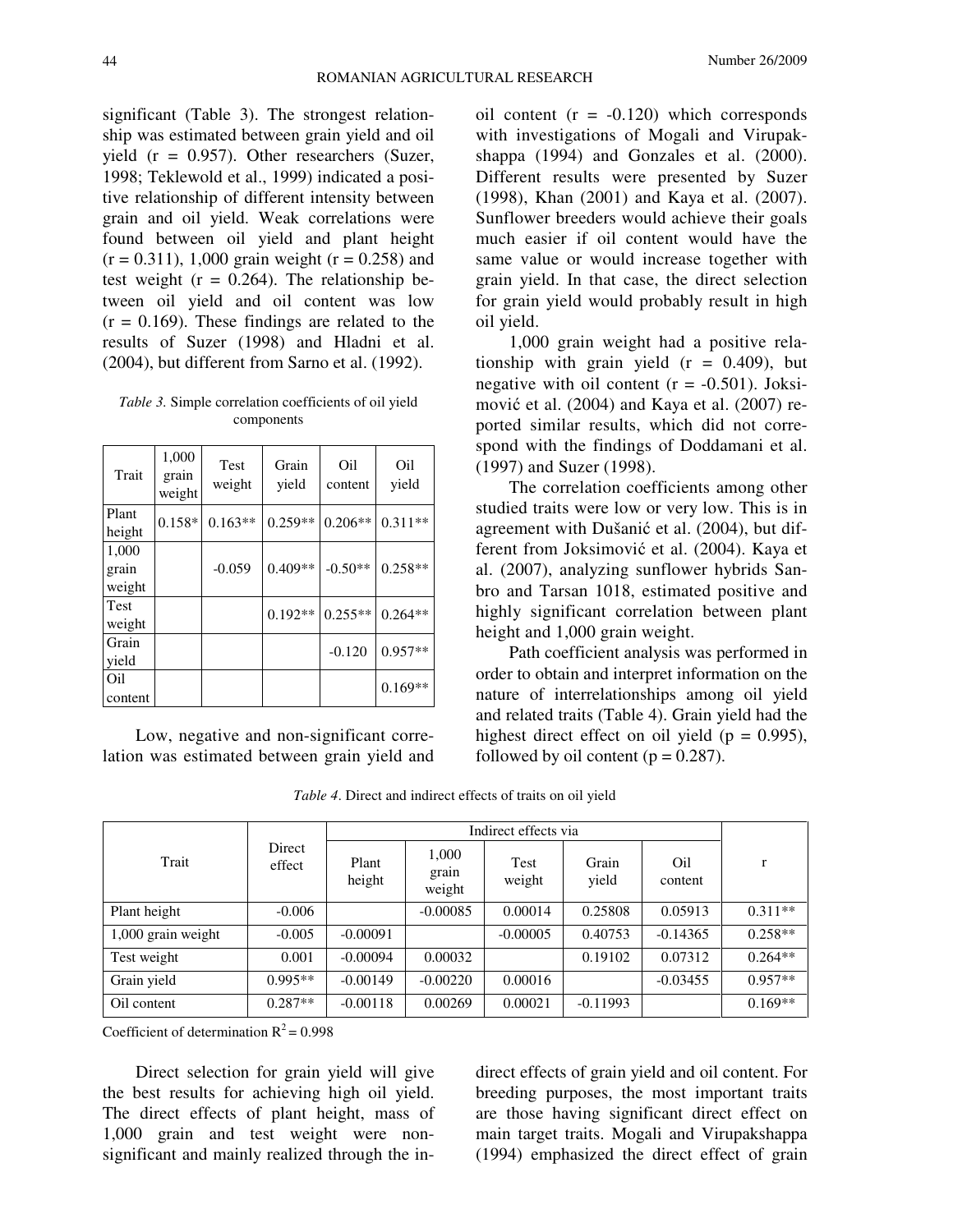#### ANTO MIJIĆ ET AL.: QUANTITATIVE ANALYSIS OF OIL YIELD AND ITS COMPONENTS IN SUNFLOWER (*HELIANTHUS ANNUUS* L.)

yield on oil yield, but also the effects of oil content, percentage of filled grains and head diameter. Nehru and Manjunath (2003) reported highest direct effect of grain yield and number of grains per head on oil yield. These findings are different from the results presented by Joksimović et al. (1999), who indicated the effect of protein content, Kaya and Atakisi (2003) for plant height and mass of 1,000 grain and Patil et al. (1996) for number of grains per head, 1,000 grain weight and head weight.

The coefficient of determination  $(R<sup>2</sup> = 0.998)$  represents the influence of the traits involved in the study on total variability of oil yield per plant. The remaining 0.002% could be attributed to factors that were not included in this study.

### **CONCLUSIONS**

Based on the conducted analyses, the following can be concluded:

Grain yield and oil yield had the highest genetic and phenotypic coefficients of variability. The lowest PCV was estimated for oil content and the lowest GCV for test weight.

Low heritability values for oil and grain yield reflect the influence of environment and genotype x environment interaction on their expression. The influence of genotype was stronger for oil content.

Very strong, positive and highly significant correlation was estimated between grain and oil yield. Grain yield and oil content were in a weak negative association.

The strongest direct effect on oil yield was estimated for grain yield and oil content. These two traits can be used as selection criteria for increasing oil yield in breeding programs. The influence of other studied traits on oil yield was covered by the indirect effect of grain yield. High value of the coefficient of determination ( $R^2 = 0.998$ ) indicates that the traits chosen for this study explained almost all oil yield variation.

#### **REFERENCES**

Bernardo, R., 2002. *Breeding for quantitative traits in plants*. Stemma Press. Woodbury. MN, USA.

- Dewey, D.R., Lu, K.H., 1959. *A correlation and path coefficient analysis of components of crested wheat grass grain production.* Agron. J., 51: 515-518.
- Doddamani, I.K., Patil, S.A., Ravikumar, R.L., 1997. *Relationship of autogamy and self fertility with grain yield and yield components in sunflower (Helianthus annuus L.)*. Helia, 20(26): 95-102.
- Dušanić, N., Miklič, V., Joksimović, J., Atlagić, J., 2004. *Path coefficient analysis of some yield components of sunflower*. Proceedings of the 16<sup>th</sup> Intern. Sunfl. Conf. Fargo. ND USA., vol. II: 531- 537.
- Falconer, D.S., 1989. *Introduction to Quantitative Genetics*. 3rd edn., Longman, London.
- FAO STAT DATABASE (http://faostat.fao.org)
- Fick., G.N., Miller, J.F., 1997. *Sunflower breeding*. In Sunflower technology and production, edited by E.E. Schneiter. SA, CSSA, SSSA. Madison, Wisconsin, USA.
- Goksoy, A.T., Turkec, A., Turan, Z.M., 2002. *Corelation and path analysis between grain yield and certain yield components in new-improved syntetic varietes of sunflower (Helianthus annuus L.)*. Ulud. Zir. Fak. Derg., 16: 139-150.
- Gonzales, J., Mancuso, N., Oliva, C., 2000. *Factores geneticos, ambientales y correlaciones entre rendimiento y calidad de girasol*. Proc. 15<sup>th</sup> Intern. Sunfl. Conf. Toulouse. France, tome II E: 105-110.
- Haş, V., 1999. *Genetic analysis of some yield components and cernel kernel quality in sweet corn*. Romanian Agricultural Research, 11-12 : 9-20.
- Hladni, N., Škorić, D., Kraljević-Balalić, M., Ivanović, M., Sakač, Z., Jovanović, D., 2004. *Correlation of yield components and grain yield per plant in sunflower* (*Helianthus annuus* L.). Proceedings of the  $16<sup>th</sup>$  Intern. Sunfl. Conf. Fargo, ND, USA, vol. II: 491-496.
- Johnson, H.W., Robinson, H.F., Comstock, R.E., 1955. *Estimates of genetic and environmental variability in soybeans*. Agron. J., 47: 314-318.
- Joksimović, J., Atlagić, J., Jovanović, D., Marinković, R., Dušanić, N., Miklič, V., 2004. *Path-coefficient analysis of some head and grain characteristics in*   $sunflower$ . Proceedings of the  $16<sup>th</sup>$  Intern. Sunfl. Conf. Fargo. ND USA, vol. II: 525-530.
- Joksimović, J., Atlagić, J., Škorić, D., 1999. *Pathcoefficient analysis of some oil yield components in sunflower (Helianthus annuus L.).* Helia, 22 (31): 35-42.
- Kaya, Y., Atakisi, I.K., 2003. *Path and correlation analysis in different yield characters in sunflower (Helianthus annuus L.)*. Anadolu J., 13: 31-45.
- Kaya, Y., Evci, G., Durak, S., Pekcan, V., Gucer, T., 2007. *Determining the relationships between yield and yield attributes in sunflower*. Turk J. Agric. For., 31: 237-244.
- Khan, A., 2001. *Yield perfomance, heritability and interrelationship in some quantitative traits in sunflower*. Helia, 24: 35-40.